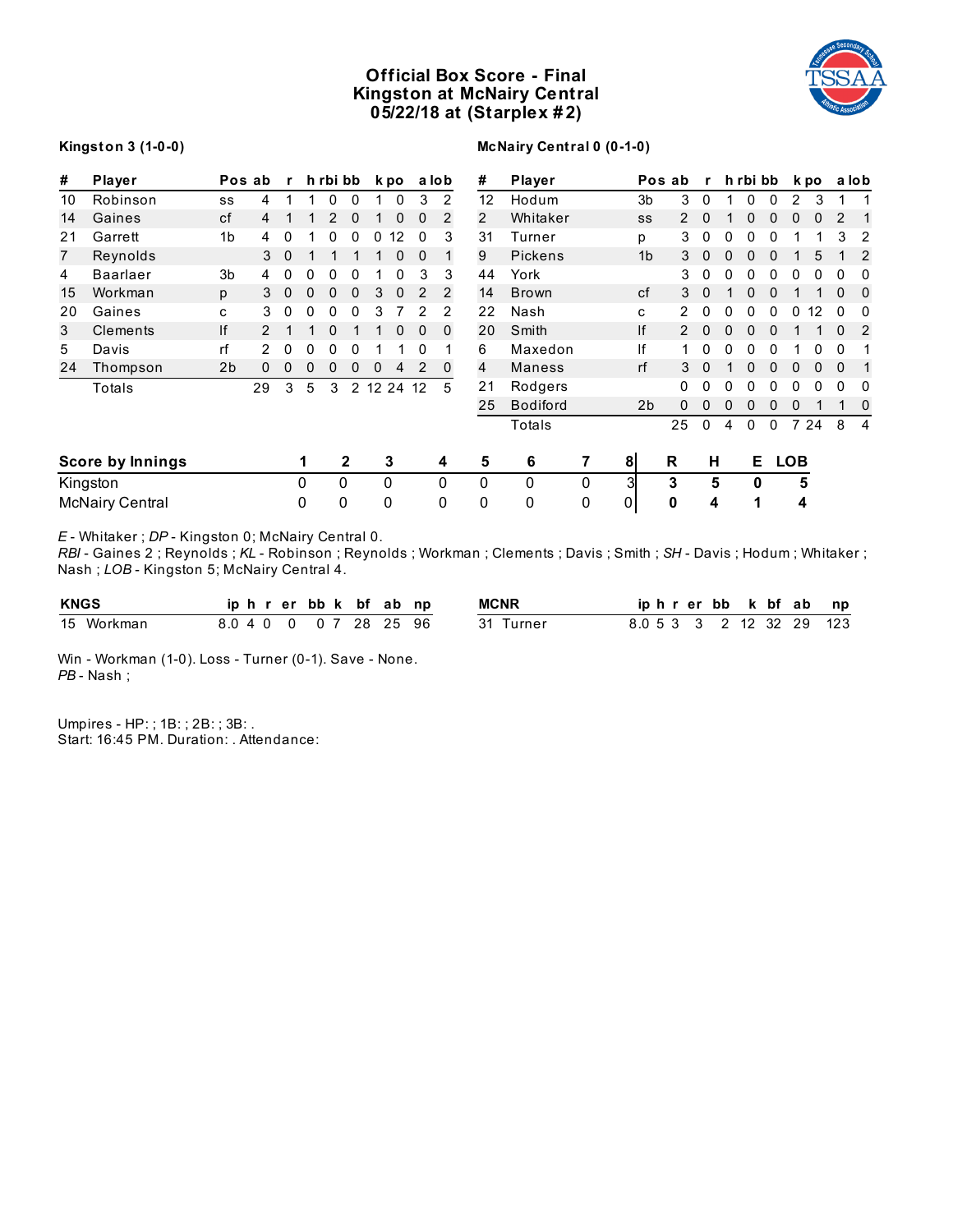# **Scoring Innings - Final Kingston at McNairy Central 05/22/18 at (Starplex # 2)**



| Score by Innings       |  |  | -5 |  |   | 8 R H E LOB                 |                         |
|------------------------|--|--|----|--|---|-----------------------------|-------------------------|
| Kingston               |  |  |    |  | 3 | $3 \quad 5 \quad 0 \quad 5$ |                         |
| <b>McNairy Central</b> |  |  |    |  |   |                             | $\overline{\mathbf{4}}$ |

## **Kingst on st art ers:**

10/SS/Lenna Robinson; 14/CF/Casey Gaines; 21/1B/Meredith Garrett; 7//Keylon Reynolds; 4/3B/Morgan Baarlaer; 15/P/Emily Workman; 20/C/Shannon Gaines; 3/LF/Trinity Clements; 5/RF/Autumn Davis;

#### **McNairy Central st art ers:**

12/3B/Megan Hodum; 2/SS/Anabelle Whitaker; 31/P/Katie Turner; 9/1B/Rachel Pickens; 44//Tori York; 14/CF/Kylee Brown; 22/C/Alyssa Nash; 20/LF/Marlee Smith; 4/RF/Carly Maness;

Top of 8th - KNGS batting Clements walks, Turner pitching Davis sacrifices, first baseman Pickens to second baseman Bodiford Robinson singles on a line drive to center fielder Brown Gaines singles on a line drive to right fielder Maness. Clements scores. Robinson scores Garrett grounds out, shortstop Whitaker to first baseman Pickens Reynolds singles on a ground ball to second baseman Bodiford. Gaines scores Baarlaer grounds out, pitcher Turner to first baseman Pickens 3 R, 3 H, 0 E, 1 LOB.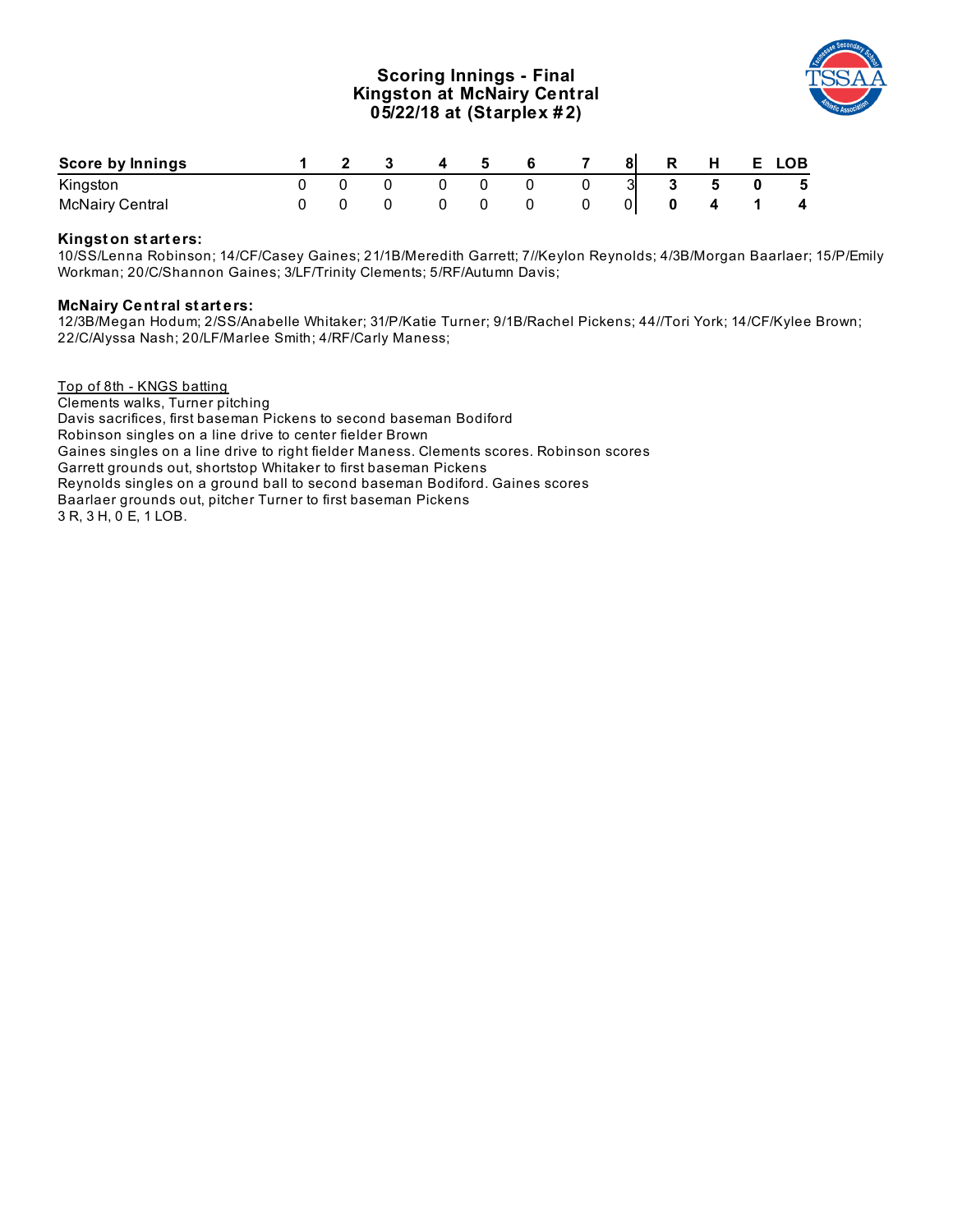

| Score by Innings       |  |  |  | 81 | R. | H | E. | <b>LOB</b>              |
|------------------------|--|--|--|----|----|---|----|-------------------------|
| Kingston               |  |  |  |    |    | 5 |    | - 5                     |
| <b>McNairy Central</b> |  |  |  |    |    |   |    | $\overline{\mathbf{4}}$ |

## **Kingst on st art ers:**

10/SS/Lenna Robinson; 14/CF/Casey Gaines; 21/1B/Meredith Garrett; 7//Keylon Reynolds; 4/3B/Morgan Baarlaer; 15/P/Emily Workman; 20/C/Shannon Gaines; 3/LF/Trinity Clements; 5/RF/Autumn Davis;

#### **McNairy Central st art ers:**

12/3B/Megan Hodum; 2/SS/Anabelle Whitaker; 31/P/Katie Turner; 9/1B/Rachel Pickens; 44//Tori York; 14/CF/Kylee Brown; 22/C/Alyssa Nash; 20/LF/Marlee Smith; 4/RF/Carly Maness;

#### **1st Inning**

Top of 1st - KNGS batting Robinson strikes out looking, Turner pitching Gaines strikes out swinging, Turner pitching Garrett singles on a pop fly to second baseman Bodiford Garrett advances to 2nd on passed ball Reynolds pops out in foul territory to left fielder Smith

| This Innina | R | н | F |  |
|-------------|---|---|---|--|
| KNGS        |   |   |   |  |
| MCNR        |   |   |   |  |

Bottom of 1st - MCNR batting

Hodum strikes out swinging, Workman pitching Whitaker singles on a hard ground ball to center fielder Gaines Turner grounds into fielder's choice, shortstop Robinson to second baseman Thompson Pickens strikes out swinging, Workman pitching

| 2nd Inning                                     |                     |  |  |                          |  |  |  |  |  |  |
|------------------------------------------------|---------------------|--|--|--------------------------|--|--|--|--|--|--|
| Top of 2nd - KNGS batting                      | This Inning R H E L |  |  |                          |  |  |  |  |  |  |
| Baarlaer strikes out swinging, Turner pitching | <b>KNGS</b>         |  |  | $0\quad 0\quad 0\quad 0$ |  |  |  |  |  |  |
| Workman strikes out looking, Turner pitching   | <b>MCNR</b>         |  |  | $0\quad 0\quad 0\quad 0$ |  |  |  |  |  |  |
| Gaines strikes out swinging, Turner pitching   |                     |  |  |                          |  |  |  |  |  |  |

#### Bottom of 2nd - MCNR batting

York pops out to second baseman Thompson Brown strikes out swinging, Workman pitching Nash grounds out, third baseman Baarlaer to first baseman Garrett

| 3rd Inning                                                                        |                     |             |  |
|-----------------------------------------------------------------------------------|---------------------|-------------|--|
| Top of 3rd - KNGS batting                                                         | This Inning R H E L |             |  |
| Clements singles on a hard ground ball to right fielder Maness                    | <b>KNGS</b>         | $0 \t1 \t1$ |  |
| Davis bunts and reaches on an error by shortstop Whitaker                         | <b>MCNR</b>         | 0 1 0 1     |  |
| Robinson grounds into fielder's choice, shortstop Whitaker to third baseman Hodum |                     |             |  |
| Gaines grounds into fielder's choice, pitcher Turner to third baseman Hodum       |                     |             |  |
| Garrett flies out to center fielder Brown                                         |                     |             |  |

Bottom of 3rd - MCNR batting Smith strikes out looking, Workman pitching Maness singles on a ground ball to right fielder Davis Hodum sacrifices, catcher Gaines to first baseman Garrett Whitaker grounds out, pitcher Workman to first baseman Garrett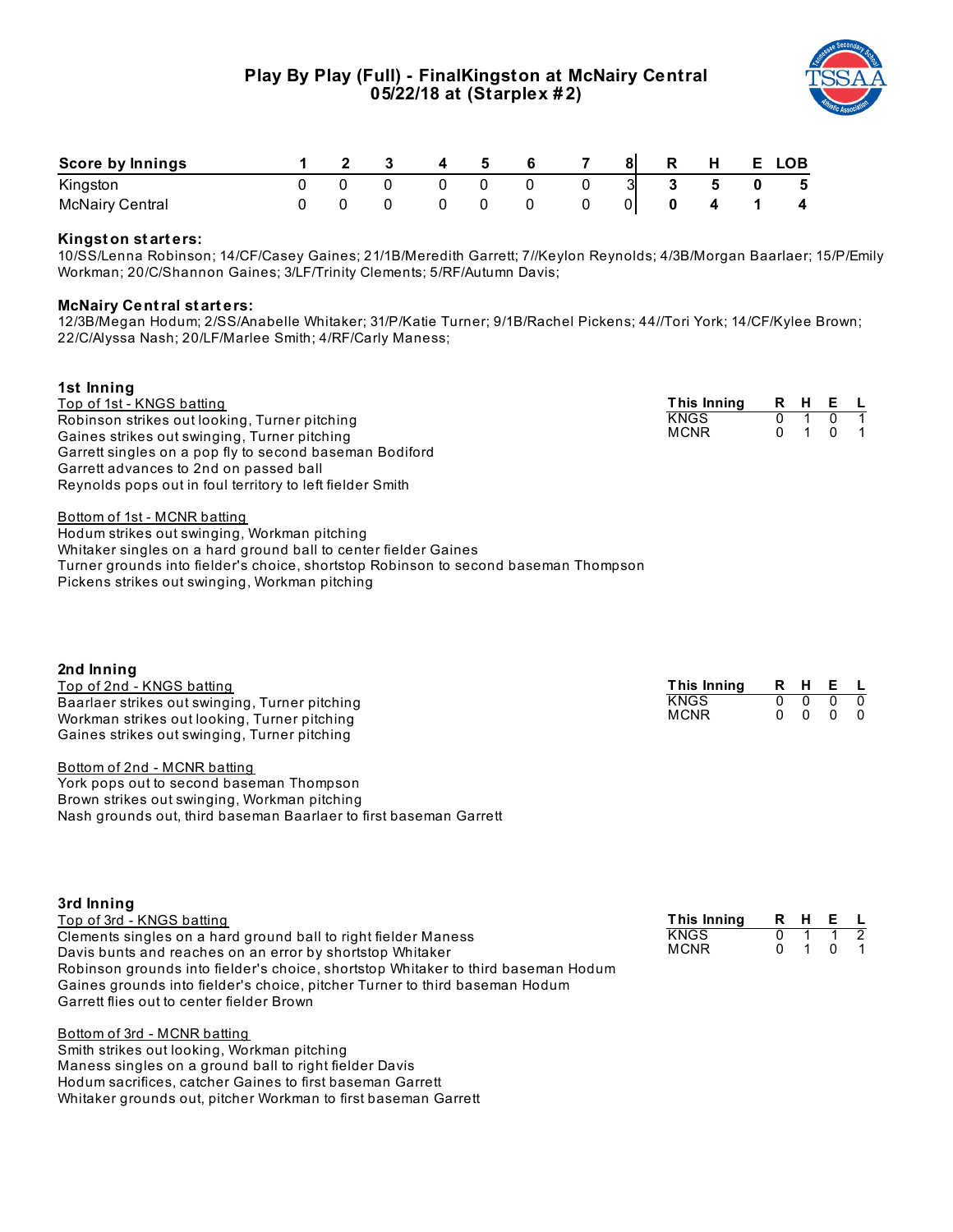| Workman strikes out swinging, Turner pitching<br>Gaines strikes out swinging, Turner pitching                                                                                                                                                                                                                                |                                                  |                                 |                                      |                                 |                          |
|------------------------------------------------------------------------------------------------------------------------------------------------------------------------------------------------------------------------------------------------------------------------------------------------------------------------------|--------------------------------------------------|---------------------------------|--------------------------------------|---------------------------------|--------------------------|
| Bottom of 4th - MCNR batting<br>Turner grounds out, third baseman Baarlaer to first baseman Garrett<br>Pickens pops out in foul territory to first baseman Garrett<br>York lines out to second baseman Thompson                                                                                                              |                                                  |                                 |                                      |                                 |                          |
| 5th Inning<br>Top of 5th - KNGS batting<br>Clements strikes out looking, Turner pitching<br>Davis strikes out looking, Turner pitching<br>Robinson grounds out, pitcher Turner to first baseman Pickens                                                                                                                      | This Inning<br><b>KNGS</b><br><b>MCNR</b>        | R<br>$\overline{0}$<br>$\Omega$ | H.<br>$\overline{0}$<br>$\mathbf{1}$ | Е<br>$\overline{0}$<br>0        | L<br>$\overline{0}$<br>1 |
| Bottom of 5th - MCNR batting<br>Brown singles on a line drive to center fielder Gaines<br>Nash sacrifices, catcher Gaines to first baseman Garrett<br>Lineup changed: Maxedon in for left fielder Smith<br>Maxedon strikes out swinging, Workman pitching<br>Maness grounds out, shortstop Robinson to first baseman Garrett |                                                  |                                 |                                      |                                 |                          |
| 6th Inning<br>Top of 6th - KNGS batting<br>Gaines bunts out, third baseman Hodum to first baseman Pickens<br>Garrett out due to batter interference<br>Reynolds strikes out looking, Turner pitching                                                                                                                         | <b>This Inning</b><br><b>KNGS</b><br><b>MCNR</b> | R<br>$\overline{0}$<br>$\Omega$ | H<br>$\overline{0}$<br>$\mathbf{1}$  | Е<br>$\overline{0}$<br>$\Omega$ | L<br>$\overline{0}$<br>1 |
| Bottom of 6th - MCNR batting<br>Hodum singles on a ground ball to third baseman Baarlaer<br>Whitaker sacrifices, pitcher Workman to first baseman Garrett<br>Turner strikes out swinging, Workman pitching<br>Pickens grounds out, second baseman Thompson to first baseman Garrett                                          |                                                  |                                 |                                      |                                 |                          |

**This Inning R H E L**

**KNGS**  $MCNR$ 

| 7th Inning                                                  |                     |     |                          |          |
|-------------------------------------------------------------|---------------------|-----|--------------------------|----------|
| Top of 7th - KNGS batting                                   | This Inning R H E L |     |                          |          |
| Baarlaer lines out, pitcher Turner to first baseman Pickens | <b>KNGS</b>         | - 0 |                          | $\Omega$ |
| Workman strikes out swinging, Turner pitching               | <b>MCNR</b>         |     | $0\quad 0\quad 0\quad 0$ |          |
| Gaines strikes out swinging, Turner pitching                |                     |     |                          |          |
|                                                             |                     |     |                          |          |

Bottom of 7th - MCNR batting York pops out to second baseman Thompson Brown grounds out, shortstop Robinson to first baseman Garrett Nash pops out to right fielder Davis

**4t h Inning**

Top of 4th - KNGS batting Reynolds walks, Turner pitching

Baarlaer pops out to third baseman Hodum